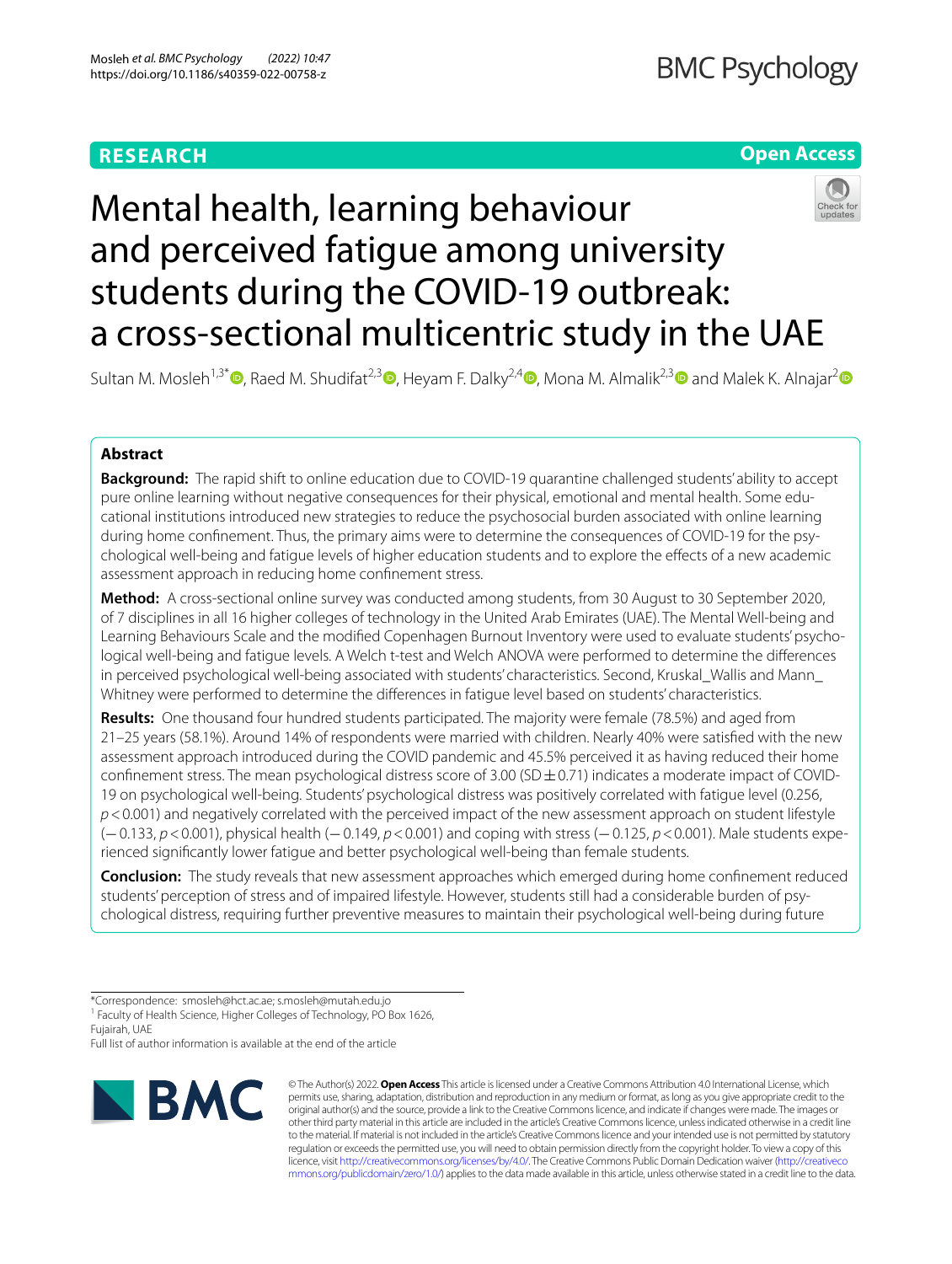outbreak events. Educational institutions should consider additional strategies to improve students' preparedness for

online teaching, which could help maintain their psychological well-being.

**Keywords:** COVID-19 outbreak, Psychological well-being, Fatigue level, Home confnement-related stress

## **Background**

Since the emergence of Coronavrus Disease 2019 (COVID-19) in Wuhan in December 2019, major extraordinary measures have been implemented globally to reduce transmission of the Severe Acute Respiratory Syndrome Coronavirus 2 (SARS-CoV-2 virus) [\[1](#page-10-0), [2\]](#page-10-1). Despite these, within weeks the ensuing pandemic caused signifcant changes to the educational landscape worldwide. In the United Arab of Emirates (UAE), the frst case of COVID-19 was identifed on 29 January 2020. In response, the government has taken stringent steps to control the spread of the virus, including stayhome orders of two to three months duration [[1,](#page-10-0) [3](#page-10-2)]**.** On 3 March 2020, the UAE Ministry of Education announced that all schools, colleges and universities across the country would close for a month starting Sunday 8 March as part of efforts to contain the spread of the virus  $[4]$  $[4]$ .

In response to the spread of COVID-19, higher education institutions (HEIs) around the globe closed their physical campuses and moved rapidly from traditional face-to-face courses to remote or online courses [\[5](#page-10-4), [6](#page-10-5)]. According to the United Nations Educational, Scientifc and Cultural Organization [[7\]](#page-10-6), the pandemic has interrupted the learning of more than one billion students in 129 countries worldwide. In the UAE, many HEIs have been forced to make timely adjustments to ensure the provision of education and sustain students' academic progress.

Consequently, students are liable to have experienced stressors subsequent to the academic burden, lack of relaxation time and repeated examinations in a competitive environment  $[8, 9]$  $[8, 9]$  $[8, 9]$  $[8, 9]$ . The pandemic disrupted student life; normal classes were suspended and students could not participate in social activities, afecting their academic performance and aggravating stress levels [[1,](#page-10-0) [10](#page-10-9), [11\]](#page-10-10). Previous studies have found signifcantly high stress and anxiety levels among university and college students during the pandemic, negatively impacting their perception of online courses [\[10,](#page-10-9) [12](#page-10-11)[–14](#page-10-12)].

Previous research has established that students' ability to use learning technology tools, lack of IT knowledge, lack of technical support during virtual classes and the inappropriateness of online course content were causes of students' distress and burden during home quarantine  $[10]$  $[10]$ . Hasan and Bao  $[1]$  examined the effects on students' psychological distress of 'e-learning crack-up' during COVID-19 lockdown; their survey of 400 students identifed perception of e-learning crack-up as a signifcant independent predictor of psychological distress.

The prevalence of emotional distress varies among recent studies but demonstrates that a considerable percentage of students risk psychological distress. For example, Li et al.  $[15]$  $[15]$  found that 139 (13.63%) had anxiety related to the COVID-19 pandemic and 406 (39.80%) of them had high stress levels. In a Spanish study, 34.19% of respondents showed moderate to extremely severe depression symptoms, 21.34% showed extremely severe anxiety symptoms and 28.14% exhibited moderate to severe stress symptoms subsequent to the COVID-19 pandemic  $[16]$  $[16]$  $[16]$ . The literature also identifies various factors infuencing students' mental health. A recent study among 7143 college students revealed that COVID-19-related factors such economic stressors, efects on daily life and academic delays were positively associated with the level of anxiety symptoms [[10\]](#page-10-9), while supportive family, living with parents and having a steady income were protective against high levels of anxiety. Moreover, the fndings of Meo et al. [[17\]](#page-10-15) show that a sense of emotional detachment from family, friends and fellow students was signifcantly associated with emotional distress and had negatively impacted students' academic performance and total daily studying hours. Despite the extensive research conducted over the last year, however, no attention appears to have been paid to changes in assessment methods during the crisis, students' GPA before and after the outbreak and marital status. This study therefore explores the association of these factors with students' fatigue levels and psychological well-being.

#### **Signifcance of the study**

Before 2020, a major transition to online education was already underway. Over the past decades, online teaching had become a strategic objective for many HEIs, including those in the UAE. Then, when the pandemic nature of the COVID-19 outbreak became evident in the spring of 2020, universities abruptly went online with very few days of planning [\[18](#page-10-16)]. A growing body of literature recognises the importance of exploring the impact of the pandemic and the sudden shift to online learning on students' psychological well-being. To our knowledge, no studies within Arab culture and the Gulf countries have examined this impact. The study also aims to determine the association of students' characteristics with perceived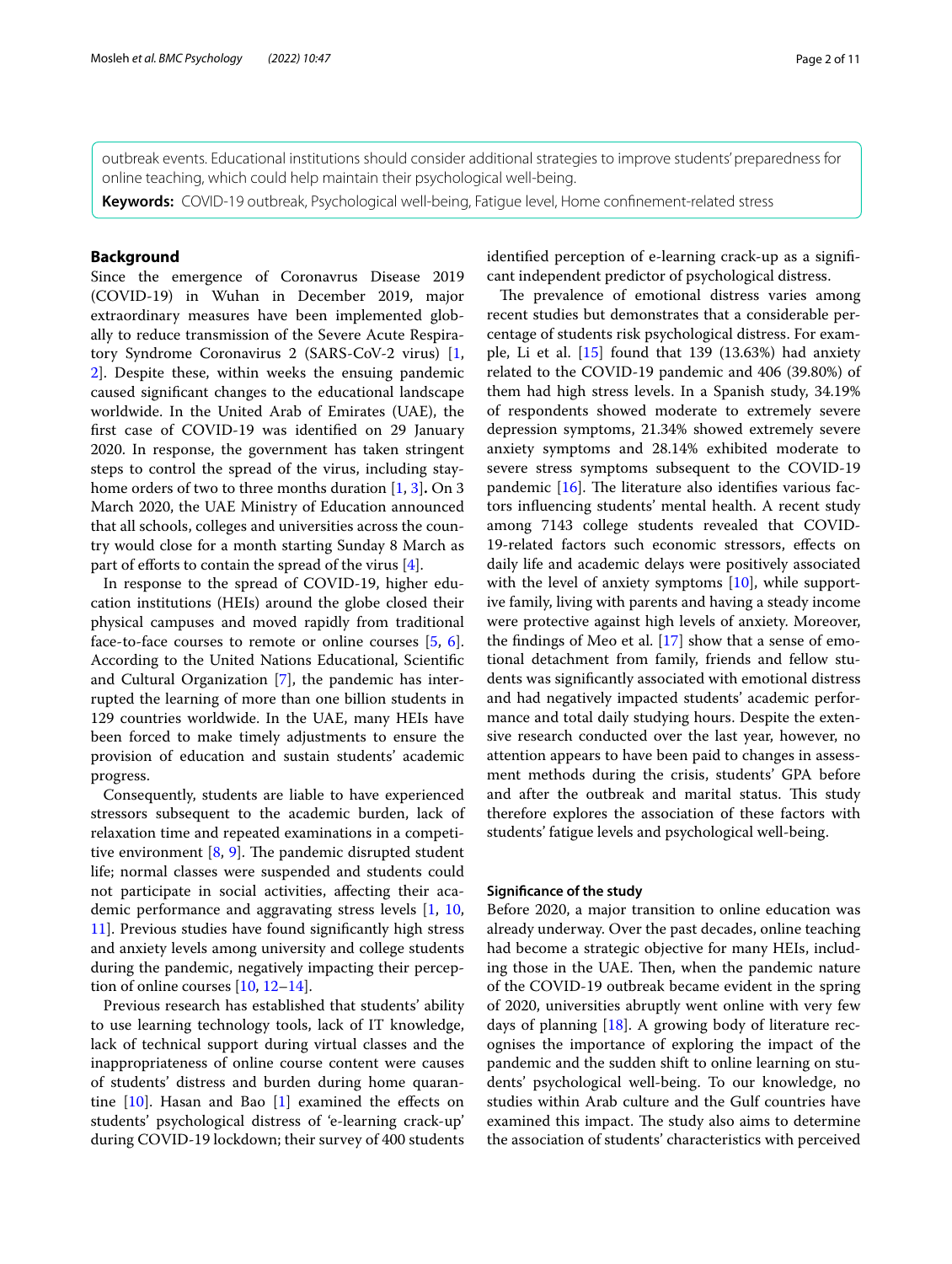psychological well-being and the fatigue associated with confnement due to the COVID-19 outbreak.

The Higher Colleges of Technology (HCT) is a federal educational institution comprising the largest student body in the UAE, with more than 20,000 students in 16 campuses across the country. Since March 2020, various strategies have been actioned to ensure a smooth transmission to online learning and teaching experience [\[3](#page-10-2)]. One of strategies was to modify the academic assessment approach after extensive consultation with faculty and the endorsement of the HCT's Academic Council. Examples of changes to traditional exams include splitting them into multiple online quizzes and assignments; replacing them with projects or case studies, reducing the weight to 15% and distributing the remaining weight over other formative assessments; replacing them with e-portfolios; using questions with an increased level of cognitive complexity; and setting online, open-book practical exams (timed and scheduled during online class sessions).

This study examines three main hypotheses:  $(1)$  The abrupt transition to pure online learning increased students' psychological distress and fatigue; (2) The modifed assessment strategy during home confnement moderated the efect on students' family lifestyles, physical health, mental health and stress; and (3) Students' perception of psychological well-being moderated fatigue levels and academic performance.

The results could assist colleges, administrators and policymakers in the UAE by providing a theoretical basis for assessing psychological well-being and identifying the appropriate actions to help students during future pandemics. It should also provide guidelines for policymakers on possible mechanisms to moderate the impacts of anxiety on students during such health crises.

## **Methods**

## **Design and setting**

The study had a descriptive cross-sectional quantitative design. Data were collected at one point in time via an online survey sent to potential participants by email, to be completed at their convenience. The email was sent from 30 August 2020 to 30 September 2020, and up to three reminders were sent weekly to enhance the response rate. The target population was all 20,000 students on 16 HCT campuses across the UAE.

## **Data collection**

Data were collected over one month. The survey, which took the participants about 10–14 min to complete, contained questions on demographics, academic performance, psychological well-being and fatigue. The first section elicited information about students' age, gender, marital status, academic level and Grade Point Average (GPA) before and after the pandemic semester. Participants also reported their perceptions of the impact of learning from home on their daily family lifestyle, physical health, mental health and ability to cope with stress. These four items were assessed on a scale from 1 (very negatively) to 5 (very positively). A single-item measure was used to reduce the demand on participants and make it easier to complete the entire survey.

Psychological well-being was evaluated using the Mental Well-being and Learning Behaviors scale [\[17](#page-10-15)], a fve-point Likert scale from 1 (strongly disagree) to 5 (strongly agree). This instrument had two parts, the first comprising twelve questions to assess psychological wellbeing and stressors resulting from COVID-19, with a higher score indicating a greater negative impact on students' well-being. The second part comprised eight items on learning behaviours during the COVID outbreak, with a higher score representing a more positive attitude to e-learning. In this study, the Cronbach's alpha values for psychological well-being and learning behaviours were α=0.90 (95%CI: 0.888 to 0.904) and α=0.84 (95%CI: 0.833 to 0.856) respectively.

Student fatigue level related to learning online from home subsequent to the COVID-19 pandemic was evaluated by a modifed version of the Copenhagen Burnout Inventory  $[19]$  $[19]$ . The modified scale comprised 16 items in three subscales, measuring personal burnout attributed by the participant to factors unrelated to work (5 items), to working online (5 items) and to learning from home (6 items). Total score range from 13 to 65, all items were scored on a four-point Likert scale. The internal consistency of the three subscales was  $\alpha$  = 0.93; (95%CI: 0.924 to 0.936),  $\alpha$  = 0.81 (95%CI: 0.0.799 to 0.829) and  $\alpha$  = 0.94; (95%CI: 0.941 to 0.950) respectively.

The instrument was piloted among 25 students to determine whether the items were clear and concise, before being administered to the full sample.

#### **Data analysis**

The data were analysed quantitatively. All collected data were organized and summarized by descriptive statistics (measures of central tendency, dispersion and percentages) and the chi-square test was applied to determine how some demographic variables varied with the students' knowledge and health outcomes. Mean and standard deviation were reported to represent the average score for each scale item. In all statistical tests, twotailed tests of signifcance and confdence intervals were based on the unadjusted *P-value less than* 0.05 level. First, Psychological well-being mean score was normally distributed (skewness =  $-0.050$ ; kurtosis = 0.133). Equal variance was not assumed in all performed test due to the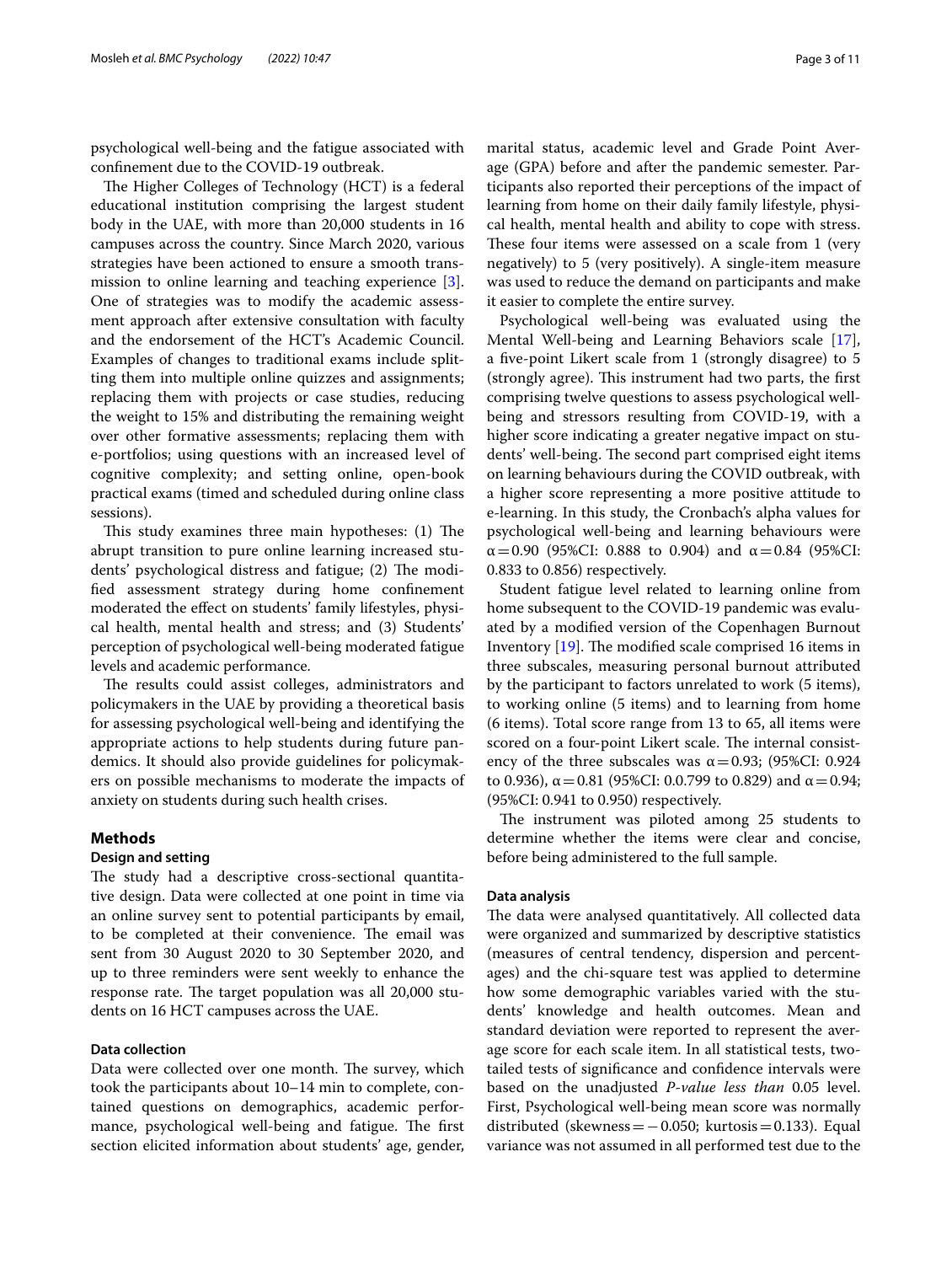variation in sample size between the comparisons groups, therefore the Welch t-test and Welch ANOVA were performed to determine the diferences in perceived psychological well-being based on students' characteristics. The fatigue mean score was slightly skewed, Kruskal\_Wallis and Mann\_Whitney tests were performed to determine the diferences in fatigue level based on students' characteristics. The software used for data analysis was SPSS version 23 [\[19\]](#page-10-17).

#### **Ethical considerations**

This study was conducted with the approval of the Research and Ethical Committee of the Higher Colleges of Technology. Students signed an informed consent and informed that their participation was voluntary, and that they could withdraw from the study at any time. Data collection process was carried out in accordance with relevant guidelines and regulations.

## **Results**

One thousand four hundred students participated in the study. Most were female (78.5%) and aged 21–25 years (58.1%), while around 14% were married with children (Table [1](#page-3-0)).

#### **Impact of the COVID outbreak on academic performance**

During COVID-19 quarantine, major coursework assessments were split into short quizzes and open-book exams. Almost 40% of participants reported being satisfed with the changes in assessment delivery method during home confnement and 45.5% perceived it as having reduced their stress. Three quarters of participants (76%) reported an improvement in their GPA during the pandemic semester and a similar percentage believed that online assessment had succeeded in reducing their stress levels. Projects and open-book exams (instead of the fnal written exam) were the assessment methods perceived as having contributed most to GPA improvement and stress reduction during COVID-19 quarantine (Table [2\)](#page-4-0).

## **Impact of new assessment approach on student stress level**

Students reported diverse perceptions of the impact of modifed assessment during the COVID-19 pandemic. A ffth (22%) of students reported a negative efect on family lifestyle, while more than half (53%) said this impact was positive (Table [3\)](#page-4-1). Over a quarter (27.8%) reported a negative efect on physical health, while almost as many (27.1%) perceived negative mental health efects. As to stress, 28.8% of students felt that online assessment had increased their stress levels, whereas 45.5% felt that the modifed assessment had reduced their stress.

#### <span id="page-3-0"></span>**Table 1** Participants' demographics  $(N = 1431)$

| Variable           |                                            | n (%)       |
|--------------------|--------------------------------------------|-------------|
| Faculty            | <b>Business</b>                            | 366 (25.6)  |
|                    | Computer information science               | 301 (21.0)  |
|                    | Education                                  | 57(4.0)     |
|                    | Engineering                                | 347 (24.2)  |
|                    | Health sciences                            | 278 (19.4)  |
|                    | Military and security                      | 6(0.4)      |
|                    | General academic require-ments<br>division | 76 (5.3)    |
| Age in years       | Under 20                                   | 532 (37.2)  |
|                    | $21 - 25$                                  | 831 (58.1)  |
|                    | $26 - 30$                                  | 49 (3.4)    |
|                    | More than 30                               | 19(1.3)     |
| Gender             | Male                                       | 308 (21.5)  |
|                    | Female                                     | 1123 (78.5) |
| Marital status     | Married                                    | 120 (8.4)   |
|                    | Single                                     | 1300 (90.8) |
|                    | Divorced                                   | 8(.6)       |
|                    | Widowed                                    | 3(.2)       |
| Number of children | None                                       | 1352 (94.5) |
|                    | 1                                          | 45(3.1)     |
|                    | $\overline{2}$                             | 16(1.1)     |
|                    | 3                                          | 9(.6)       |
|                    | 4                                          | 3(.2)       |
| Work status        | Employed full time                         | 82(5.7)     |
|                    | Employed part time                         | 40(2.8)     |
|                    | Unemployed                                 | 1309 (91.5) |
| Student level      | Semester two                               | 316(22.1)   |
|                    | Semester three                             | 250 (17.5)  |
|                    | Semester four                              | 159 (11.1)  |
|                    | Semester five                              | 147 (10.3)  |
|                    | Semester six                               | 175 (12.2)  |
|                    | Semester seven                             | 182 (12.7)  |
|                    | Semester eight                             | 202 (14.1)  |

#### **Student fatigue during e‑learning**

The median fatigue score was with a interquartile range of 22 to 46, indicating moderate fatigue. On the personal, online learning and learning from home burnout subscales respectively, the median score were 2.20 (IQR 1.20 to 3.0), 2.20 (IQR 1.40 to 3.0), and 2.0 [1 to 3]. Results on all subscales indicate low fatigue levels associated with e-learning. However, a signifcant percentage of students reported always having fatigue more than fve days per week.

## **Students' psychological well‑being during the COVID pandemic and quarantine**

Participants' mean score on psychological well-being was  $3.0/5$  (SD = 0.71), with a range from 1 to 5, indicating a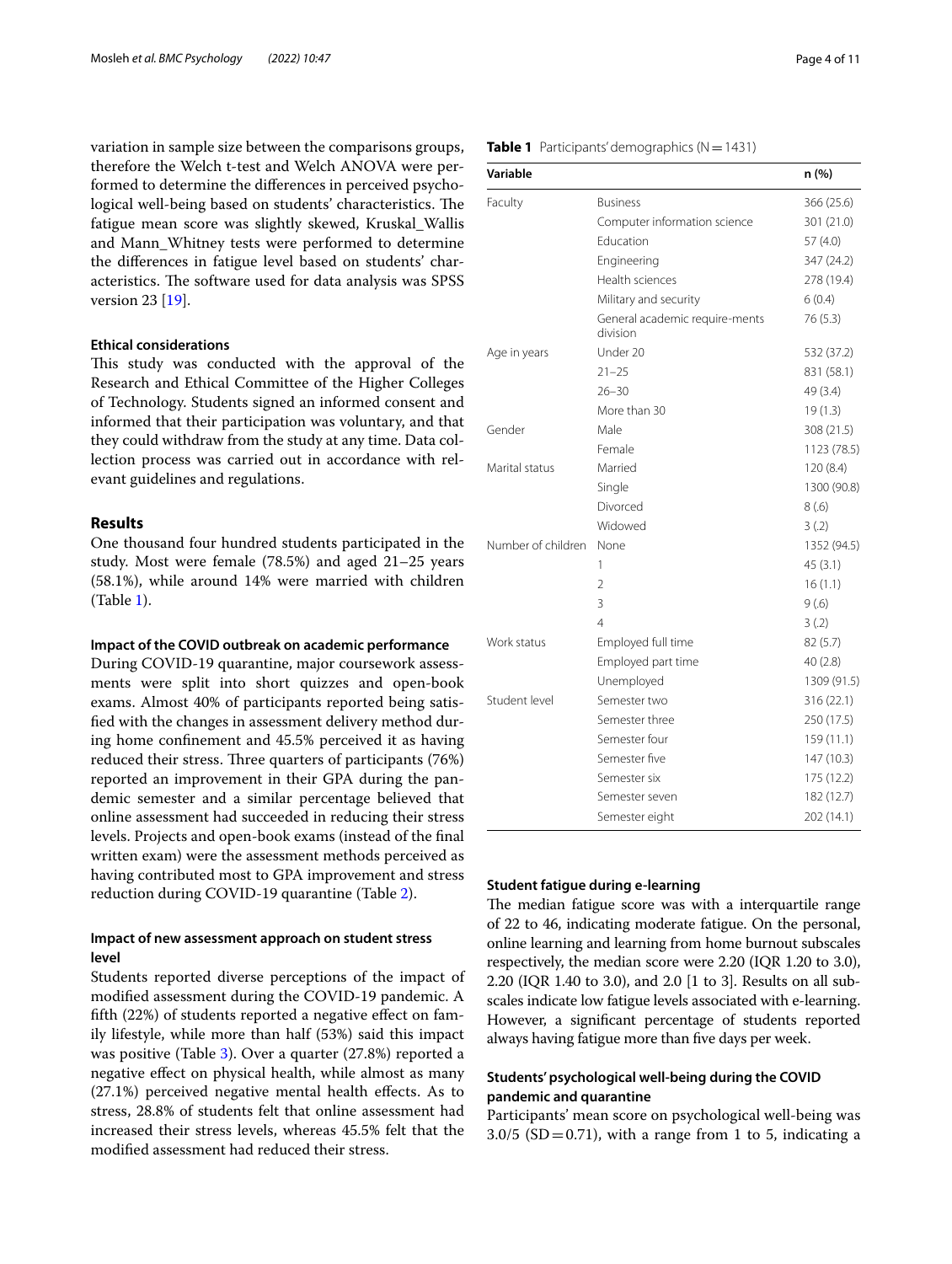## <span id="page-4-0"></span>**Table 2** Impact of online teaching and modified assessment method on academic performance

| <b>Variables</b>                                                                                    |                          | n (%)       |
|-----------------------------------------------------------------------------------------------------|--------------------------|-------------|
| Has your GPA improved at the end of Spring 2020 semester?                                           | Yes                      | 1090 (76.2) |
|                                                                                                     | <b>No</b>                | 341 (23.8)  |
| Did the modified assessment reduce your stress associated with home confine-<br>ment?               | Yes                      | 1082 (75.6) |
|                                                                                                     | <b>No</b>                | 349 (24.4)  |
| The most successful type of online assessment                                                       | Final exam               | 628 (43.9)  |
|                                                                                                     | Case study               | 470 (32.8)  |
|                                                                                                     | Project                  | 715 (50)    |
|                                                                                                     | Presentation             | 647 (45.2)  |
|                                                                                                     | Test/quiz                | 693 (48.4)  |
|                                                                                                     | Written assignment       | 487 (34)    |
|                                                                                                     | Open book exam           | 650 (45.4)  |
| Was the final exam replaced?                                                                        | Yes                      | 369 (25.8)  |
|                                                                                                     | <b>No</b>                | 1062 (74.2) |
| Which of the following were included in your course to replace an online Spring<br>2020 final exam? | Exam                     | 139 (9.7)   |
|                                                                                                     | Case Study               | 242 (16.9)  |
|                                                                                                     | Project                  | 184 (12.9)  |
|                                                                                                     | Presentation             | 126(8.8)    |
|                                                                                                     | Test/quiz                | 108(7.5)    |
|                                                                                                     | Written assignment       | 145(10.1)   |
|                                                                                                     | Open book exam (non-FWA) | 13(.9)      |
| The improvement in your GPA was due to:                                                             | Case Study               | 428 (29.9)  |
|                                                                                                     | Project                  | 732 (51.3)  |
|                                                                                                     | Presentation             | 552 (38.6)  |
|                                                                                                     | Test/quiz                | 555 (38.8)  |
|                                                                                                     | Written assignment       | 420 (29.6)  |
|                                                                                                     | Open book exam (non-FWA) | 574 (40.1)  |

<span id="page-4-1"></span>**Table 3** Impact of new assessment models on students ( $N = 1431$ )

| Domain           | Very negatively | <b>Negatively</b> | No effect  | Positively | Very positively | M(SD)     |
|------------------|-----------------|-------------------|------------|------------|-----------------|-----------|
| Family lifestyle | 113(7.9)        | 211(14.7)         | 353 (24.7) | 328 (22.9) | 426 (29.8)      | 3.52(1.2) |
| Physical health  | 144 (10.1)      | 254 (17.7)        | 358 [25]   | 287 (20.1) | 388 (27.1)      | 3.36(1.3) |
| Mental health    | 146 (10.2)      | 242 (16.9)        | 345 (24.1) | 307(21.5)  | 391 (27.3)      | 3.39(1.3) |
| Stress levels    | 180 (12.6)      | 232 (16.2)        | 369(25.8)  | 292 (20.4) | 358 [25]        | 3.29(1.3) |

moderate impact. The mean score on the mental health subscale was 3.00 (SD=0.87), with a range from 1 to 5, and approximately a third of students agreed that they were always thinking about being infected with the virus, with a mean of 3.07. Thirty-seven percent of students perceived themselves as depressed, while 31.1% agreed that they felt detached from social life, were anxious and sufered from insomnia, with a mean of 2.99.

On the learning behaviour subscale, the mean score was 3.01 ( $SD = 0.68$ ), indicating a moderate impact of COVID-19 on learning behaviour. Lack of motivation was reported by 22.6% of students, while 18% said they suffered from poor concentration and 23.3% had difficulty remembering recent information. Almost 40% reported an increase in time spent studying, while 25% stated that this time had decreased.

Univariate coefficients for the association between the main study outcomes are presented in Table [4](#page-5-0). A positive relationship emerges between fatigue and psychological distress, indicating that students who perceived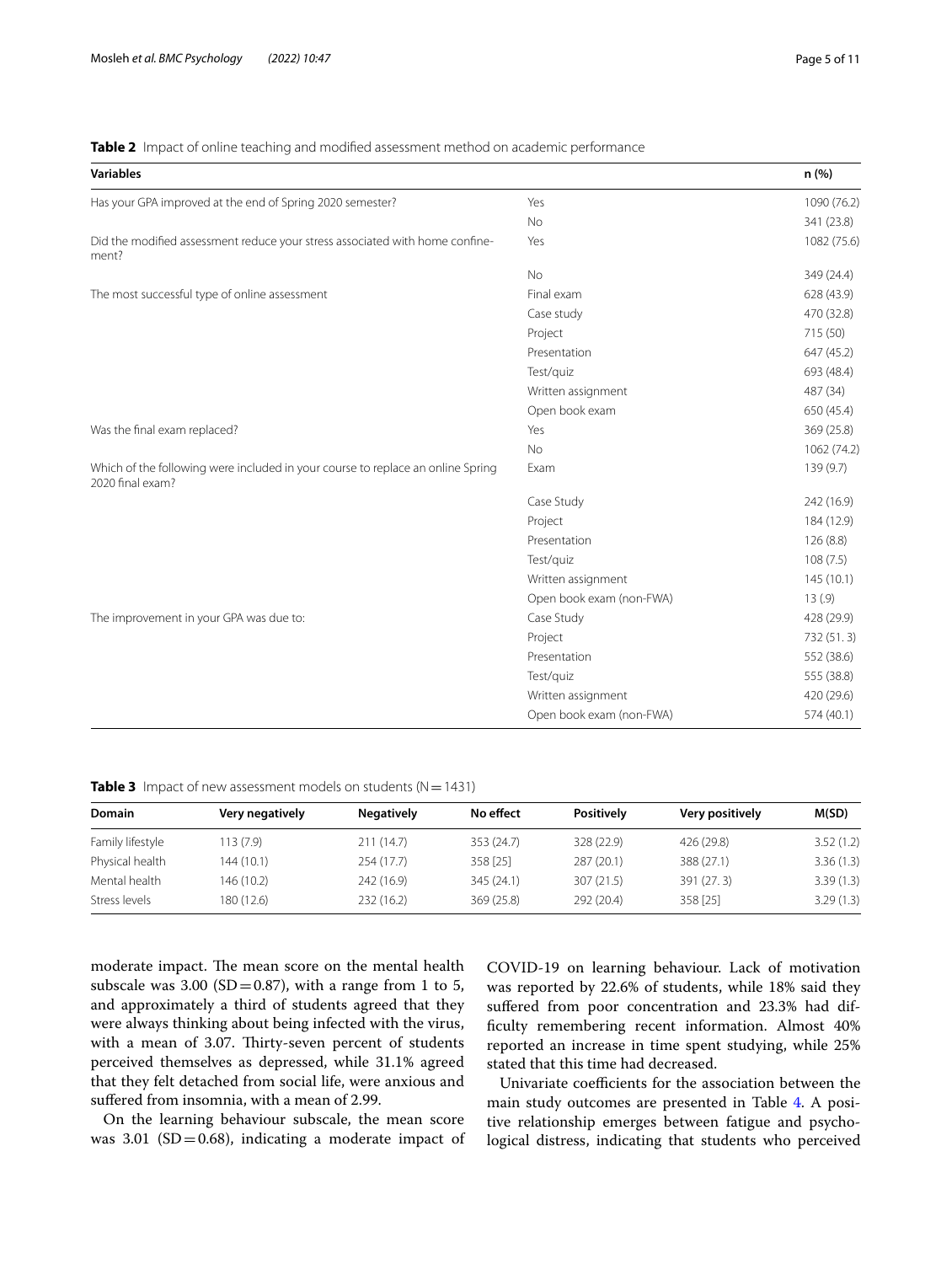a higher level of psychological distress also perceived higher fatigue levels. In addition, a higher impact on psychological well-being (mental health and learning behaviour) was observed among students who reported a low negative impact of the new assessment approach on their lifestyle, physical health and coping with stress.

## **Diferences based on students' demographical characteristics**

Various sociodemographic variables signifcantly associated with study outcomes (Table [5\)](#page-6-0). Male students experienced more signifcant psychological well-being than females. The student who was satisfied with the number of online assessments and had improved GPA at the end of the spring semester had more signifcant psychological well-being. The Welch ANOVA test revealed more signifcant psychological well-being among students with a GPA above two and are very satisfed with the number of online assessments. Health science students experienced better psychological well-being, but the result is less statistically signifcant.

Results shown in Table [6](#page-8-0) suggest signifcant diferences in fatigue level based on student's characteristics. Kruskal\_Wallis test result showed that students were more signifcantly had less fatigue level if they were between 26 and 30 years old, single, employed in a fulltime job, and were very satisfed with the number of assessments in the spring semester.

## **Discussion**

The COVID-19 pandemic has caused an unpredictable and unprecedented wave of closures of academic facilities, afecting millions of HEI students worldwide. Many academic institutions have been forced to take difficult decisions and implement modifcations to their teaching and learning activities in order to continue delivering courses while avoiding the risk of virus transmission associated with students attending campuses.

The present study documents perceptions of studentcentred active learning delivered through full distance learning during the pandemic period among a group of undergraduate students enrolled in various programmes at HCT campuses across the UAE. The HCT was already providing many online learning methods and tools for both teachers and students, but most of these were not fully utilized before the COVID-19 pandemic. During the pandemic, full distance learning was adopted, whereby online group discussions and new online assessments were carried out synchronously through the online communication platform known as BBL-Ultra. This study is the first to report on students' perceptions of the efectiveness of the fully online learning methods and their learning satisfaction during the COVID-related restrictions.

#### **Student fatigue during e‑learning**

Participating students reported moderate fatigue levels when engaged in e-learning during the COVID-19 quarantine period. All subscales indicated low fatigue levels associated with e-learning. However, a signifcant percentage of students stated that they always felt fatigued more than fve days per week. Possible reasons for these results, which are congruent with previous studies [[10](#page-10-9), [14,](#page-10-12) [15](#page-10-13), [20\]](#page-10-18), are the cumulative psychological and physiological burden experienced due to the unprecedented experiences associated with COVID-19 in the personal, social and academic domains. Results for the diferent items of the three scales indicate that students perceived the e-learning process to engender a burden that could negatively impact their psychological status and academic achievements.

Quality of course design to ft online learning and course instructor's redness to provide quality feedback are factors found to increase student satisfaction and academic performance during the pandemic [\[21\]](#page-10-19). Our study revealed that students experienced lower fatigue levels if they were more satisfed with online assessment and had

#### <span id="page-5-0"></span>Table 4 Correlation coefficient between psychological well-being, fatigue and stress

|                                                            | Fatique <sup>a</sup> | Psychological<br>distress | Satisfied with<br>new assessments | Impact of new<br>assessment on family | Impact of new<br>assessment on |
|------------------------------------------------------------|----------------------|---------------------------|-----------------------------------|---------------------------------------|--------------------------------|
|                                                            |                      |                           |                                   | lifestyle                             | physical health                |
| Psychological distress                                     | $.254***$            |                           |                                   |                                       |                                |
| Satisfaction with new assessment approach                  | $-435**$             | $-060*$                   |                                   |                                       |                                |
| Impact of new assessment on Family lifestyle               | $-552**$             | $-133*$                   | $.459*$                           |                                       |                                |
| Impact of new assessment on Physical health                | $-564**$             | $-149*$                   | $.443*$                           | $.766*$                               |                                |
| Impact of new assessment on ability to cope with<br>stress | $-574**$             | $-125*$                   | $.451*$                           | $.723*$                               | $.723*$                        |

\*\*Spearman Correlation *p*<0.01, Pearson Correlation \* *p*<0.01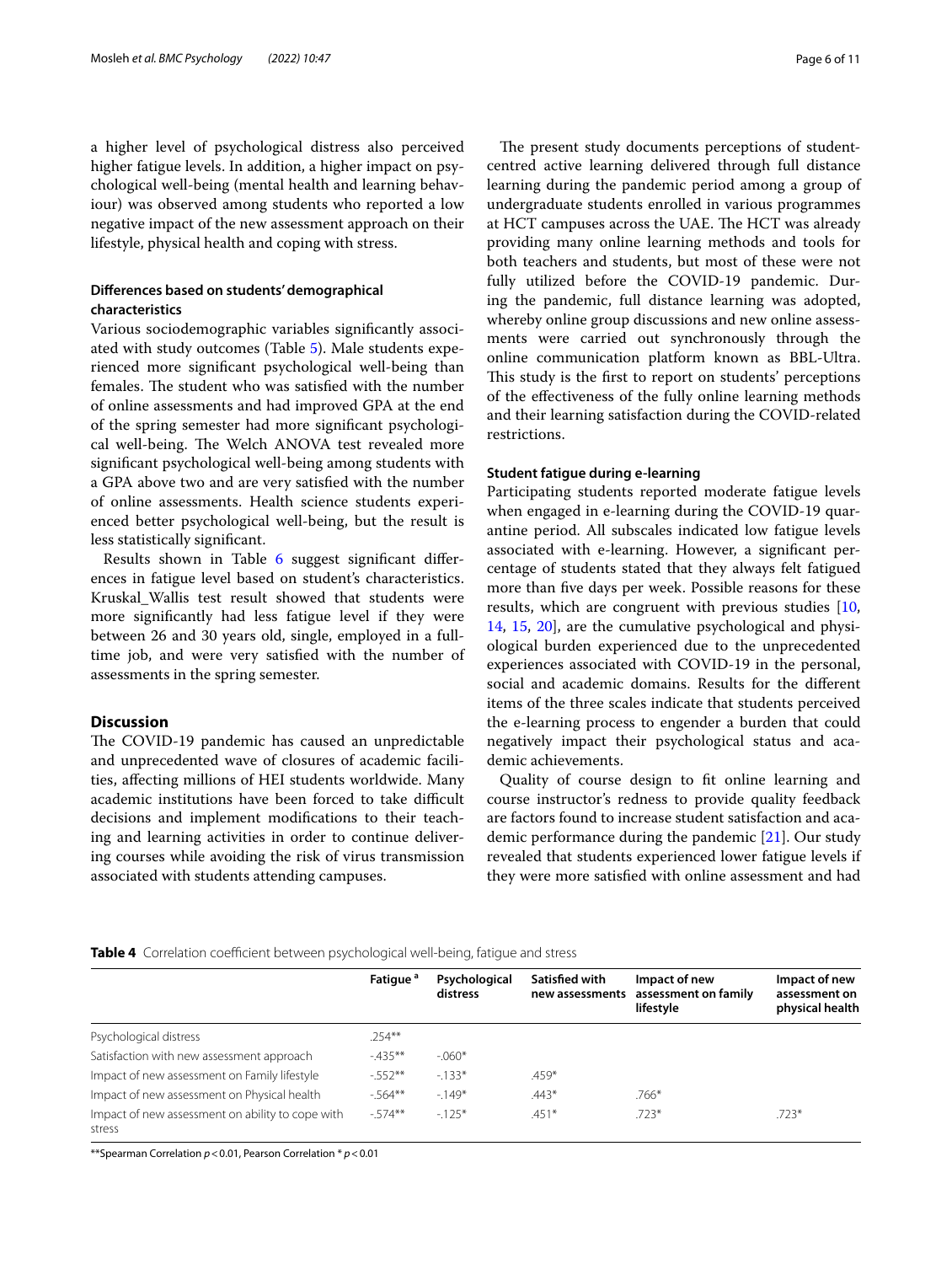<span id="page-6-0"></span>**Table 5** Differences psychological well-being means scores based on students' demographics (N=1431)

| Variable                                     | Psychological well-being M (SD) | P-value |
|----------------------------------------------|---------------------------------|---------|
| Gender                                       |                                 | 0.054   |
| Male                                         | 2.94(.75)                       |         |
| Female                                       | 3.02(.7)                        |         |
| Faculty                                      |                                 | 0.277   |
| <b>Business</b>                              | 3.01 (.77)                      |         |
| Computer information science & applied media | 3(.74)                          |         |
| Education                                    | 3.11(.68)                       |         |
| Engineering technology and science           | 3(.66)                          |         |
| Health sciences                              | 3.01(.65)                       |         |
| Military and security                        | 2.28 (.89)                      |         |
| General academic requirements division       | 2.97(0.71)                      |         |
| Age in years                                 |                                 | 0.41    |
| Less than 20                                 | 3(.74)                          |         |
| $21 - 25$                                    | 3(.69)                          |         |
| $26 - 30$                                    | 2.8(.79)                        |         |
| More than 30                                 | 3.22(.53)                       |         |
| Marital status                               |                                 | 0.024   |
| Married                                      | 2.9(.7)                         |         |
| Single                                       | 3(.71)                          |         |
| Divorced                                     | 2.73(42)                        |         |
| Widowed                                      |                                 |         |
|                                              | 2.4(43)                         |         |
| Number of children                           |                                 | 0.63    |
| None                                         | 3(.71)                          |         |
| $\mathbf{1}$                                 | 2.8(.69)                        |         |
| $\overline{2}$                               | 2.9(61)                         |         |
| 3                                            | 2.96 (.95)                      |         |
| $\overline{4}$                               | 3(.39)                          |         |
| Working status                               |                                 | 0.67    |
| Employed full time                           | 3.07 (.89)                      |         |
| Employed part time                           | 2.98(.67)                       |         |
| Unemployed                                   | 3(.7)                           |         |
| Student level                                |                                 | 0.54    |
| Semester two                                 | 3(.8)                           |         |
| Semester three                               | 2.97 (.71)                      |         |
| Semester four                                | 3.1(.67)                        |         |
| Semester five                                | 3(.75)                          |         |
| Semester six                                 | 2.99(0.69)                      |         |
| Semester seven                               | 2.98(.65)                       |         |
| Semester eight                               | 2.96(.63)                       |         |
| Current GPA                                  |                                 | 0.006   |
| Not calculated (semester 2 students)         | 3.34 (.78)                      |         |
| Below 1                                      | 3.34(1.1)                       |         |
| 1 to 1.9                                     | 3.1(.8)                         |         |
| 2 to 2.9                                     | 2.98(.7)                        |         |
| Above 3                                      | 2.98(.69)                       |         |
| Previous GPA                                 |                                 | 0.37    |
| Not calculated (semester 2 students)         | 3.05(.82)                       |         |
| Below 1                                      | 3.41(.43)                       |         |
| 1 to 1.9                                     | 2.97(.74)                       |         |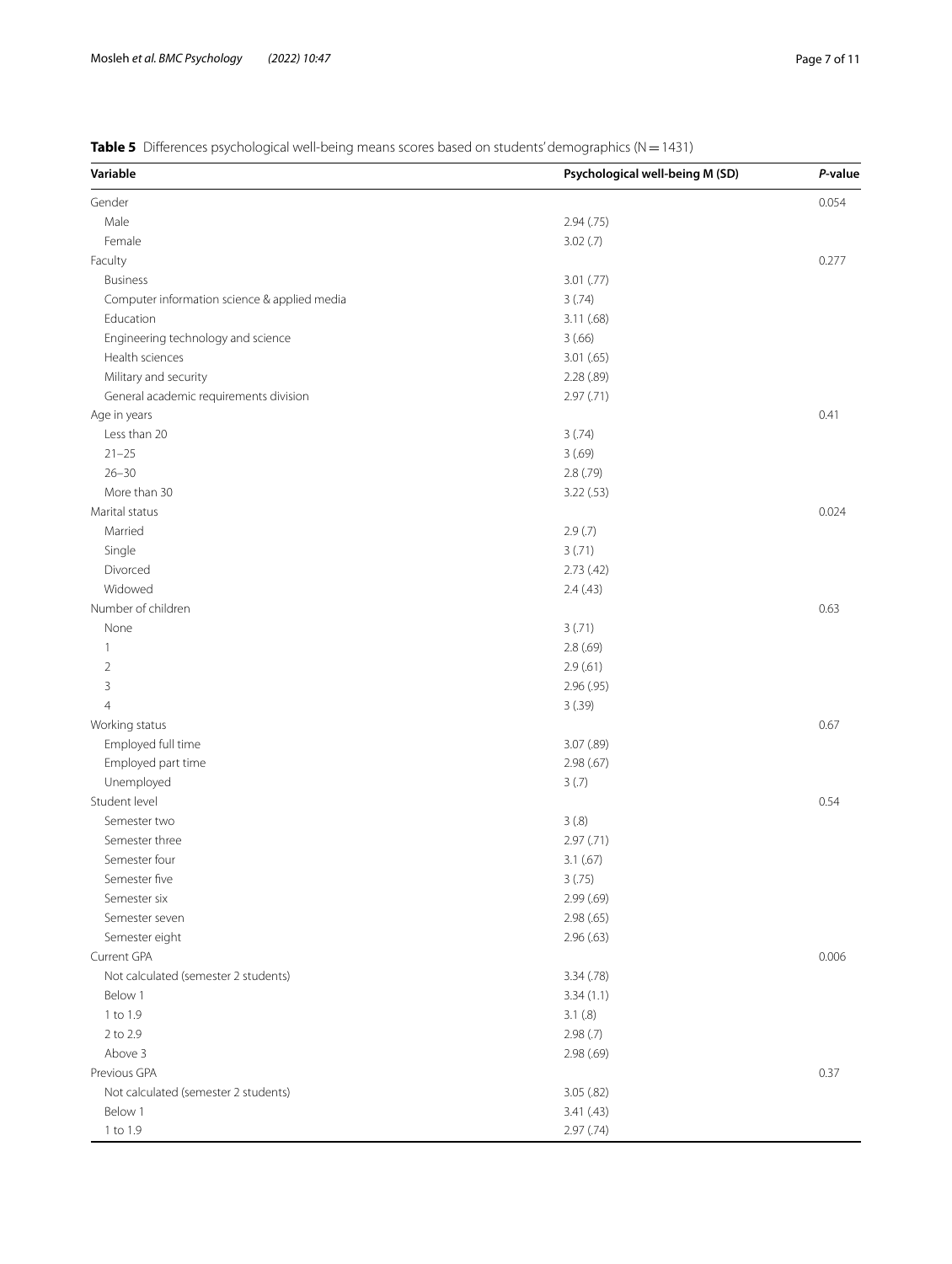| Variable                                                  | Psychological well-being M (SD) | P-value |
|-----------------------------------------------------------|---------------------------------|---------|
| 2 to 2.9                                                  | 2.98(.71)                       |         |
| Above 3                                                   | 3.03(.68)                       |         |
| Satisfaction with the number of assessments               |                                 | 0.028   |
| Very dissatisfied                                         | 2.99(.84)                       |         |
| Dissatisfied                                              | 3.06(.68)                       |         |
| Neutral                                                   | 3.05(.52)                       |         |
| Satisfied                                                 | 3.01(.66)                       |         |
| Very satisfied                                            | 2.89(.92)                       |         |
| Has your GPA improved at the end of Spring 2020 semester? |                                 | < .001  |
| Yes                                                       | 2.96(.7)                        |         |
| No                                                        | 3.14(.73)                       |         |
| Was the type of online assessment successful?             |                                 | < .001  |
| Yes                                                       | 2.97(0.7)                       |         |
| No                                                        | 3.12(.72)                       |         |

\**p-*value is signifcant at≤0.05 using Welch ANOVA test

\*\**p-*value is signifcant at≤0.05 using Welch t-test

improved academic performance. Future studies should investigate factors escalating these burdens in more depth and seek solutions to minimize or prevent fatigue.

## **Students' psychological well‑being during the COVID pandemic and quarantine**

Participants in this study reported poor psychological well-being due to quarantine. This result was expected, as students were required to fully accept unpredictable changes and adapt to them immediately. Similar fndings are reported by Cao and colleagues [[1\]](#page-10-0), who state that college students in China reported moderate to high anxiety levels and sufered many psychological efects of COVID-19 and the subsequent quarantine. One explanation for this might be the extended time spent working alone on computer screens, accompanied by the anxiety of being quarantined, adapting to an unprecedented situation and absorbing news about the numbers of confrmed COVID-19 cases or resultant deaths. Lack of necessary infrastructure, limited communication with the teacher, lack of face to face communication with colleagues, and low students' motivation to engage with online learning were potential factors that afected students' physical and mental well-being during the pandemic [\[22](#page-10-20), [23](#page-10-21)].

Students taking part in this study were preoccupied with the fear of COVID infection, resulting in feelings of depression or anxiety which could be related to their reports of insomnia and lack of motivation. Similar results have recently been reported, where students in various programmes and at several academic levels reported moderate to severe levels of anxiety or mental health concerns [\[10](#page-10-9), [24,](#page-10-22) [25](#page-10-23)]. Further, various factors were reported in the literature as stressors contributing to feelings of anxiety or depression during the pandemic, such as poor economic status [\[14\]](#page-10-12). Although exploring the factors/stressors contributing to anxiety goes beyond the purpose of this study, it is worth noting that students pursuing their studies online while being quarantined at home are likely to face many risks that would negatively impact their psychological status and mental well-being. Possible stressors are having a family member with a confrmed COVID-19 infection at home, changes imposed on their daily routines and fear of academic delays. Indeed, it is strongly recommended that educational institutions and authorities provide students with continuous support, ensuring the availability of the necessary emotional support mechanisms and counselling services, which should be available and accessible per each institution's guidelines. Redesigning curricula with a more focused student-centred approach for online delivery, online academic support sessions, and implementing counselling and mental health programs are possible suggestions to care for at-risk students because of the pandemic.

This study has revealed a significant psychological efect of the COVID-19 pandemic on the teaching and learning of HCT students. While the crisis has been stressful for students, they are hoping, in common with other community members, that it will eventually end, that restrictions will be eased and that their lives will return, albeit gradually, to a pre-COVID normality. Therefore, in addition to sustaining students' emotional and psychological well-being, ofering stress counselling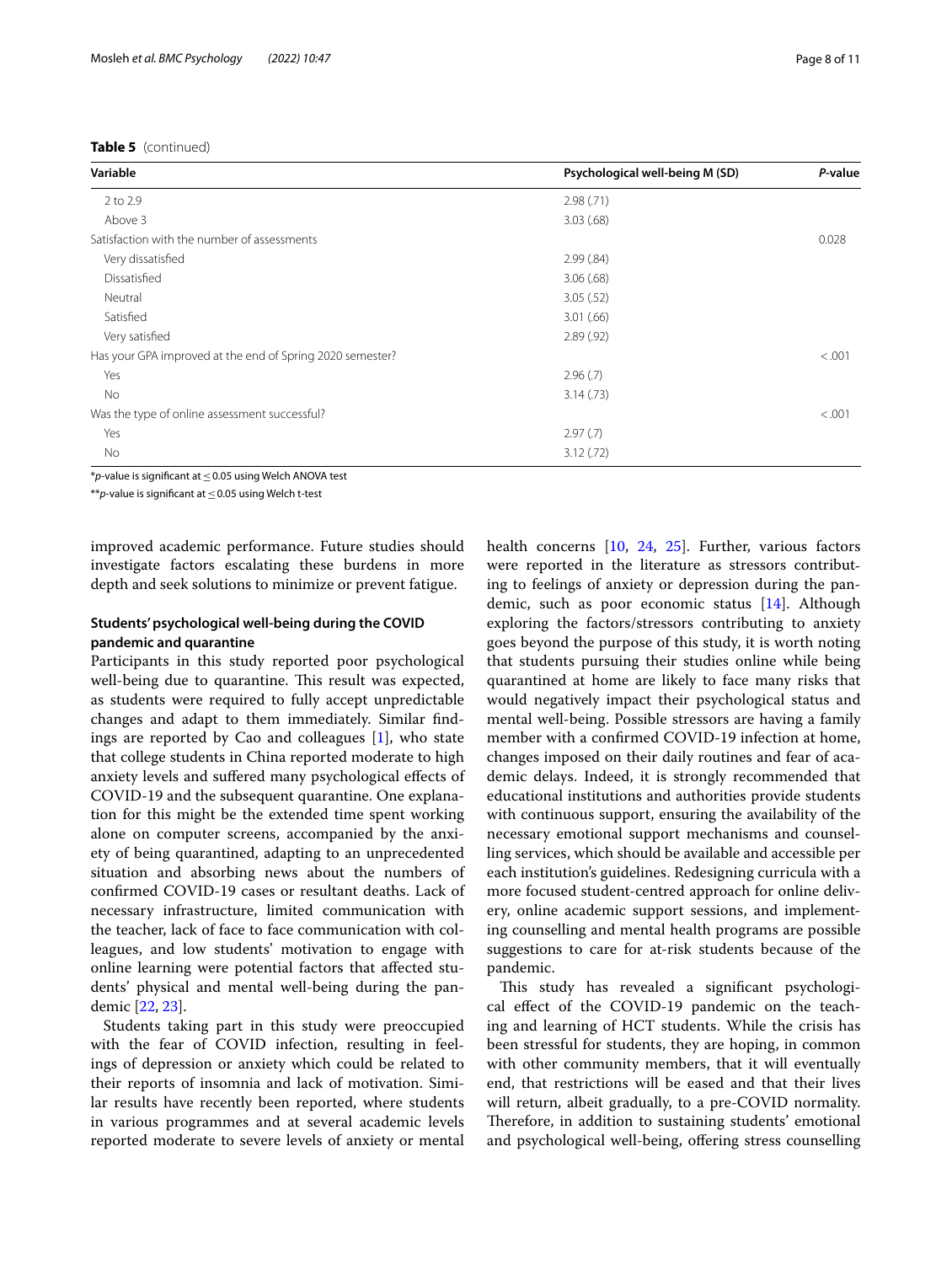<span id="page-8-0"></span>**Table 6** Differences of fatigue means scores based on students' demographics (N=1431)

| Variable                                     | Median (interquartile range) | P value   |
|----------------------------------------------|------------------------------|-----------|
| Gender                                       |                              | $0.001**$ |
| Male                                         | $1.65(1.25-2.62)$            |           |
| Female                                       | 2.31 (1.50-2.93)             |           |
| Faculty                                      |                              | $0.078*$  |
| <b>Business</b>                              | $1.93(1.31 - 2.81)$          |           |
| Computer information science & applied media | 2.18 (1.40-2.93)             |           |
| Education                                    | $2.37(1.65 - 2.93)$          |           |
| Engineering technology and science           | $2.00(1.37 - 2.81)$          |           |
| Health sciences                              | $2.50(2.50-2.93)$            |           |
| Military and security                        | 2.21 (1.54-2.87)             |           |
| General academic requirements division       | 2.31 (1.39-3.00)             |           |
| Age in years                                 |                              | $0.001*$  |
| Less than 20                                 | 2.31 (1.56-2.93)             |           |
| $21 - 25$                                    | $2.12(1.37 - 2.87)$          |           |
| $26 - 30$                                    | $1.56(1.18 - 2.25)$          |           |
| More than 30                                 | $1.81(1.25 - 2.68)$          |           |
| Marital status                               |                              | $0.019*$  |
| Married                                      | 1.90 (1.25-2.54)             |           |
| Single                                       | $2.25(1.43 - 2.87)$          |           |
| Divorced                                     | $2.00(1.42 - 3.04)$          |           |
| Widowed                                      | $1.18(1.187 - 1.187)$        |           |
| Number of children                           |                              | $0.165*$  |
| None                                         | $2.25(1.43 - 2.87)$          |           |
| 1                                            |                              |           |
|                                              | $1.81(1.25 - 2.56)$          |           |
| $\overline{2}$                               | $2.12(1.23 - 2.60)$          |           |
| 3                                            | $1.18(1.18 - 1.56)$          |           |
| $\overline{4}$                               | 1.62 (1.125-1.62)            |           |
| Working status                               |                              | $0.031*$  |
| Employed full time                           | 1.78 (1.29-2.68)             |           |
| Employed part time                           | 2.40 (1.57-2.87)             |           |
| Unemployed                                   | 2.18 (1.40-2.87)             |           |
| Student level                                |                              | $0.078*$  |
| Semester two                                 | 2.37 (1.50-2.87)             |           |
| Semester three                               | 2.31 (1.50-2.89)             |           |
| Semester four                                | 2.18 (1.37-2.93)             |           |
| Semester five                                | 2.18 (1.37-2.93)             |           |
| Semester six                                 | $2.00(1.31 - 2.93)$          |           |
| Semester seven                               | 1.93 (1.35-2.93)             |           |
| Semester eight                               | $2.12(1.31 - 2.75)$          |           |
| Current GPA                                  |                              | $0.83*$   |
| Not calculated (semester 2 students)         | 2.59 (1.96-2.85)             |           |
| Below 1                                      | 2.43 (1.68-2.71)             |           |
| 1 to 1.9                                     | 2.31 (1.48-2.90)             |           |
| 2 to 2.9                                     | $2.00(1.31 - 2.81)$          |           |
| Above 3                                      | $2.25(1.50-3.00)$            |           |
| Previous GPA                                 |                              | $0.001*$  |
| Not calculated (semester 2 students)         | 2.37 (1.50-2.87)             |           |
| Below 1                                      | $2.25(1.56 - 2.59)$          |           |
| 1 to 1.9                                     | $1.96(1.31 - 2.75)$          |           |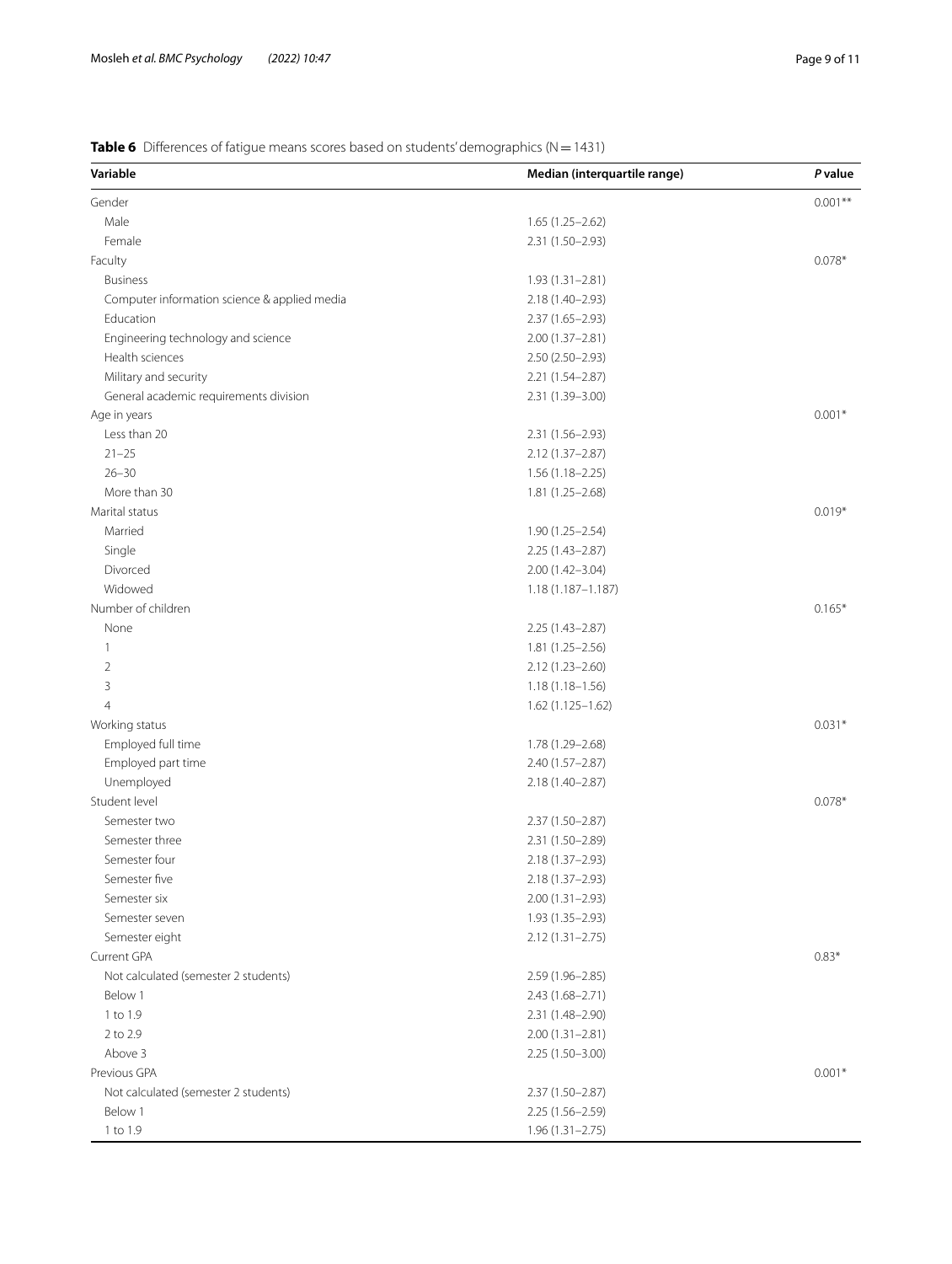| Variable                                                  | Median (interquartile range) | P value   |
|-----------------------------------------------------------|------------------------------|-----------|
| 2 to 2.9                                                  | $2.06(1.31 - 2.76)$          |           |
| Above 3                                                   | $2.37(1.56 - 3.06)$          |           |
| Satisfaction with the number of assessments               |                              | $0.001*$  |
| Very dissatisfied                                         | $2.87(1.87 - 3.62)$          |           |
| Dissatisfied                                              | $2.81(2.25 - 3.32)$          |           |
| Neutral                                                   | $2.31(1.68 - 2.87)$          |           |
| Satisfied                                                 | $1.87(1.31 - 2.56)$          |           |
| Very satisfied                                            | $1.37(1.18 - 2.06)$          |           |
| Has your GPA improved at the end of Spring 2020 semester? |                              | $0.001**$ |
| Yes                                                       | $1.93(1.31 - 2.75)$          |           |
| No                                                        | $2.62(2.00 - 3.25)$          |           |
| Was the type of online assessment successful?             |                              | $0.001**$ |
| Yes                                                       | $1.87(1.31 - 2.56)$          |           |
| No                                                        | $3.00(2.50 - 3.62)$          |           |
| *Kruskal Wallis (H)                                       |                              |           |

\*\*Mann\_Whitney (*U*)

and applying the hybrid model of teaching which the HCT has announced, it is essential to continue to provide a reliable educational environment and to prepare a safe future for students. HCT students are familiar with e-learning but did not experience fully online delivery until the restrictive quarantine measures came into force. Any class of students will have diverse learning styles and it will thus be very challenging for the teacher to adapt and accommodate e-learning methods and tools to best meet their collective needs.

#### **Conclusion**

The study reveals that new assessment approaches which emerged during home confnement reduced students' perception of stress and of impaired lifestyle. However, students still had a considerable burden of psychological distress, requiring further preventive measures to maintain their psychological well-being during future outbreak events. Educational institutions should consider additional strategies to improve students' preparedness for online teaching, which could help maintain their psychological well-being.

One of the main limitations of this study is its crosssectional design; while this suited the present purpose, a future longitudinal study would be highly recommended to determine the long-term impacts on students' health of the COVID-19 crisis. On the other hand, the large sample size among multiple colleges involved in the study is considered a strong point, upholding the generalizability of the fndings and enabling the drawing of solid conclusions about the current situation in UAE universities on which to ground a possible national crisis strategy.

Fatigue levels were measured using a version of the Copenhagen Burnout Inventory, modifed to ft the purpose of investigating online learning during COVID-19 quarantine. Although the three subscales as modifed were found to have good internal consistency, further research could be conducted to confrm the internal validity of the scale. Finally, a further study could employ a more complex analytical approach to determine the confounding variables for students' psychological well-being and the mediating efect of fatigue level.

#### **Acknowledgements**

We would like to thank HCT student who participated in the study and completed the questionnaires during the outbreak period. Also, we appreciate the IT staff for developing the online version of the questionnaires.

#### **Authors' contributions**

S.M designed and directed the project, S.M and M.K performed the analysis. MM interpret data and wrote the results. S.M aided in interpreting the results and work on manuscript. R.M and H.F draft the introduction and discussion sections. S.M wrote the paper with input from all authors. All authors read and approved the fnal manuscript.

#### **Funding**

No fund to declare.

#### **Availability of data and materials**

The datasets used and/or analysed during the current study are available from the corresponding author on reasonable request.

#### **Declarations**

#### **Ethics approval and consent to participate**

This study was conducted with the approval of the Research and Ethical Committee of the Higher Colleges of Technology. Students signed an informed consent and informed that their participation was voluntary, and that they could withdraw from the study at any time. Data collection process was carried out in accordance with relevant guidelines and regulations.